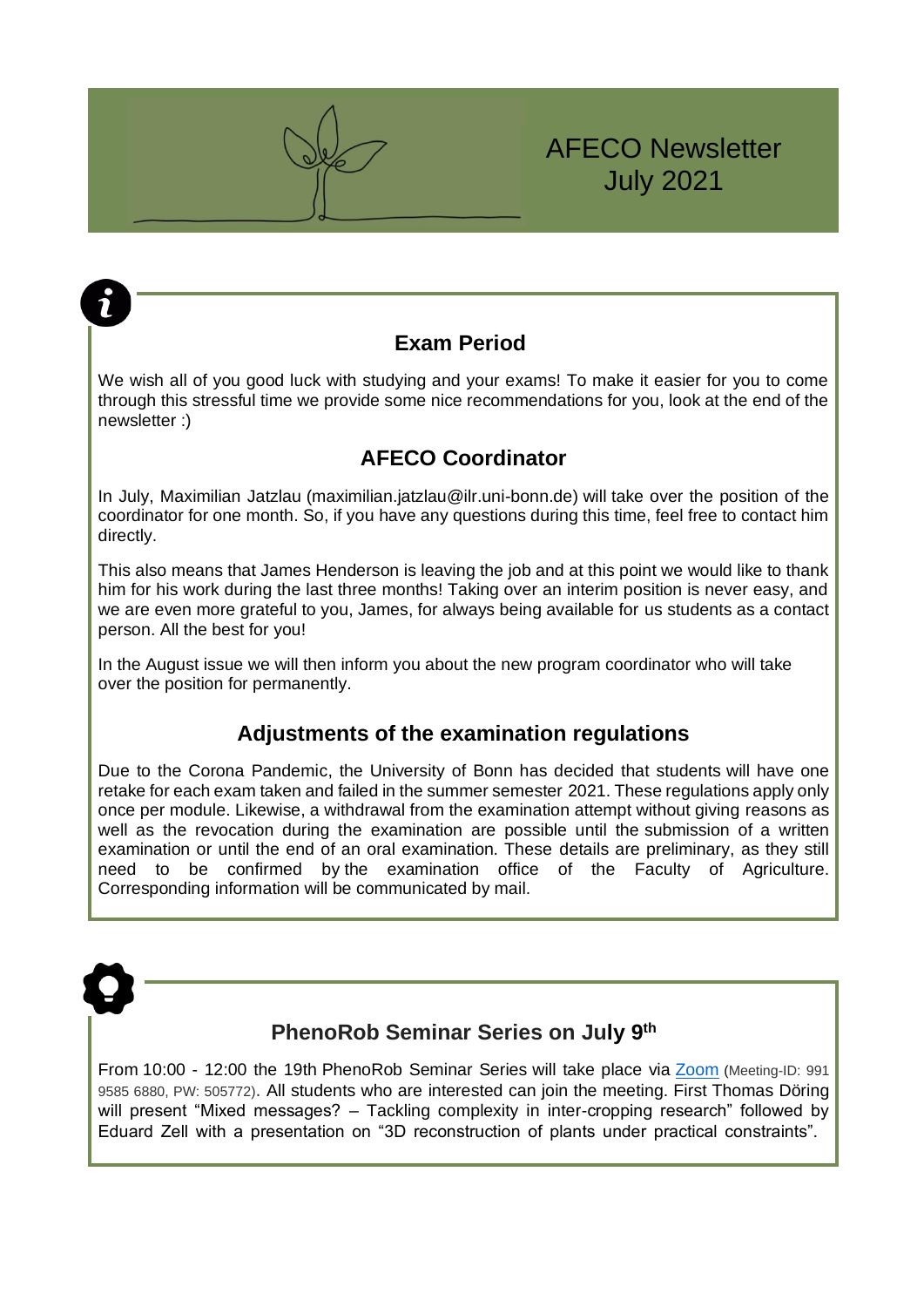

# **Internship & Job Opportunities\***

[Graduate Student Research Assistant \(WHF 10 h/week\),](https://www.bonnalliance-icb.de/wp-content/uploads/2021/06/WHF-job-offer_70-13-53_DE_ENG.pdf) Chair for Global Change and Systemic Risks at the ILR, Bonn. Application deadline:  $5<sup>th</sup>$  July 2021

Student Assistant (8 h/week, starting from the 1<sup>st</sup> October), Chair for Technology, Innovation Management and Entrepreneurship at the ILR, Bonn. Application deadline:  $9<sup>th</sup>$  July 2021 (Please send your complete CV and an up-to-date transcript of records by e-mail to Carolin Block (c.block@ilr.uni-bonn.de))

[Student Assistant \(starting from September/October\),](https://www.ilr1.uni-bonn.de/de/jobs/ausschreibung-0921-allgemein.pdf) Chair of Agricultural and Food Market Research, Bonn

[Praktikant\\*in Grüne Innovationszentren der Agrar-](https://jobs.giz.de/index.php?ac=jobad&code=VWphOlExh4peWgtdddlpkexqsesDHP3iN7yDztOu8MpUS/Yv7bzbwpoYOBydvizx7OsqRjvwtEJknfsdWEhCf6ITywN1QF2N) und Ernährungswirtschaft, Schwerpunkt Monitoring und Evaluierung, GIZ, Bonn. Application deadline: 12<sup>th</sup> July 2021

[Intern \(m/f/d\) for the project Water and Energy for Food,](https://jobs.giz.de/index.php?ac=jobad&code=yKvgVJvinR8Jm4yEXxEbTrRKGHjRVq3AcqVFR8BFmTytqPT12JEUlvPFiujYrsfsD5%2BxTZyfG4Hkti9J34vENfJKvt5q%2FVch) GIZ, Bonn. Application deadline: 1<sup>st</sup> August 2021

**\*** job descriptions in German require fluent German skills Check out the ILR [website](https://www.ilr1.uni-bonn.de/de/jobs) for PhD positions and other post-graduate job opportunities



### **Gastronomy in Bonn**

Now that summer is here and restaurants and bars have just opened again, we have asked some of our fellow students for their secret spots to drink and eat in the city and around. In case you need a break from studying, you may get yourself a treat and explore what Bonn can offer foodwise.

Recommendations from Richard:

#### **Elefant (Sternstraße 78, 53111 Bonn)**

The Elefant has a nice ambiance and is in the middle of the city. They offer beautifully arranged classic dishes. As the saying goes: you eat with your eyes first!

#### **Steinbeck (Breite Str. 35, 53111 Bonn)**

The pub is located in the old town and is run by a young guy himself. It is characterized by good vibes and invites you to watch soccer matches together.

#### **Dubliner Irish Pub (Maxstraße 18-20, 53111 Bonn)**

If you like beer pong, this is the right place! Battling other beer pong teams successfully, big rewards are waiting for you, however, professionals are often on the road here so you may need some luck.

Recommendations from Sandy:

#### **Makiman (Sterntorbrücke 11, 53111 Bonn)**

With three different locations in the city, definitely the place for sushi in Bonn. They also offer other dishes such as the Korean bibimap. If you fancy an Asian fusion dish, this is the place to stop.